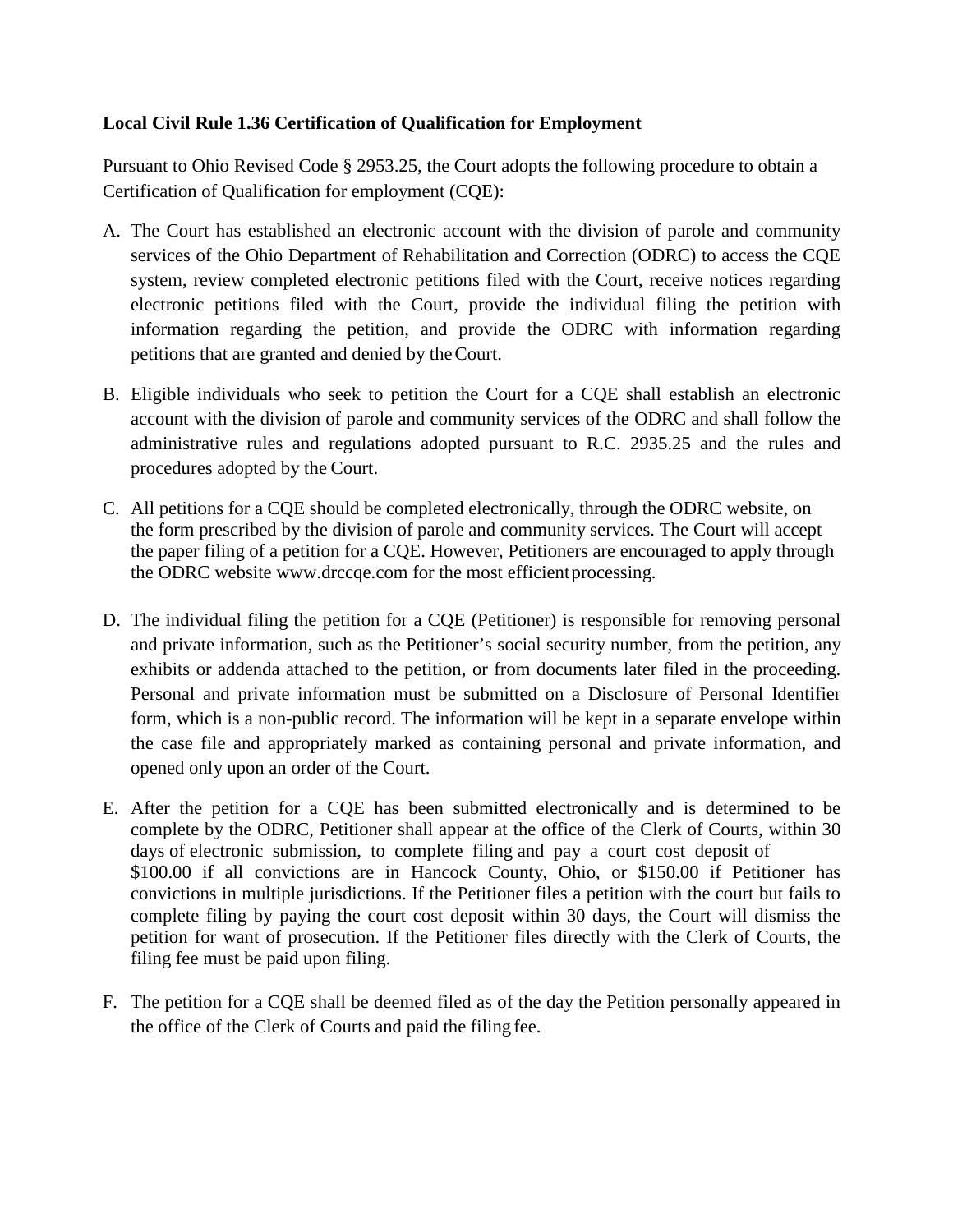- G. Upon the filing of the petition for a CQE, the Clerk of Courts shall notify Court that a proper Petition has been filed and the filing deposit has been paid orwaived.
- H. The Court shall then notify the Hancock County Adult Probation Department and the Hancock County Prosecuting Attorney of the filing and provide them with a copy of the petition. The Adult Probation Department shall determine, to the extent possible, all other courts with records of felony or misdemeanor convictions (other than minor traffic offenses) of Petitioner and thru the Clerk of Courts, attempt to notify all courts that obtained such convictions, in writing, of the filing of the petition, and solicit comments, in writing, regarding the granting of relief.
- I. The Adult Probation Department shall attempt to obtain all presentence investigations and reports, drug and alcohol evaluations and psychological evaluations on the Petitioner for a CQE, and any law enforcement agency's report or reports on the crime or crimes of conviction.
- J. The Adult Probation Department shall notify the judge assigned to hearing the petition for CQE of all the information it has requested, and the results of its notifications and solicitations for comments, and may suggest to the judge any other investigation or information that may assist the Court in deciding whether to grant or deny thepetition.
- K. All investigation-related documents and information gathered by the Adult Probation Department and the Court in its consideration of the petition for a CQE, shall be deemed confidential and not a public record. Such documents and information shall be treated with the same level of confidentiality as a pre sentencing report and shall be kept sealed and transmitted in a sealed condition to the court of appeals in the event of appellate review, and shall not be opened except upon an order of theCourt.
- L. When the Court has completed its investigation and received and assembled all of the documents and information it requires to consider the petition for a CQE, the Hancock County Adult Probation Department shall file a notice with the Clerk of Courts indicating the investigation is complete. The Court will, upon receiving this notice from the Adult Probation Department and Clerk of Courts, schedule a hearing to occur within 60days.
- M. The Hancock County Prosecuting Attorney shall be an associated party to the proceedings on the petition, shall receive notice of any hearing, should attend all hearings on the petition, and should represent the interest of the people of the state of Ohio on all pertinent issues, particularly whether the Petition for a CQE poses an unreasonable risk to safety of the public or an individual. An officer of the Adult Probation Department shall also attend the hearing on the petition.